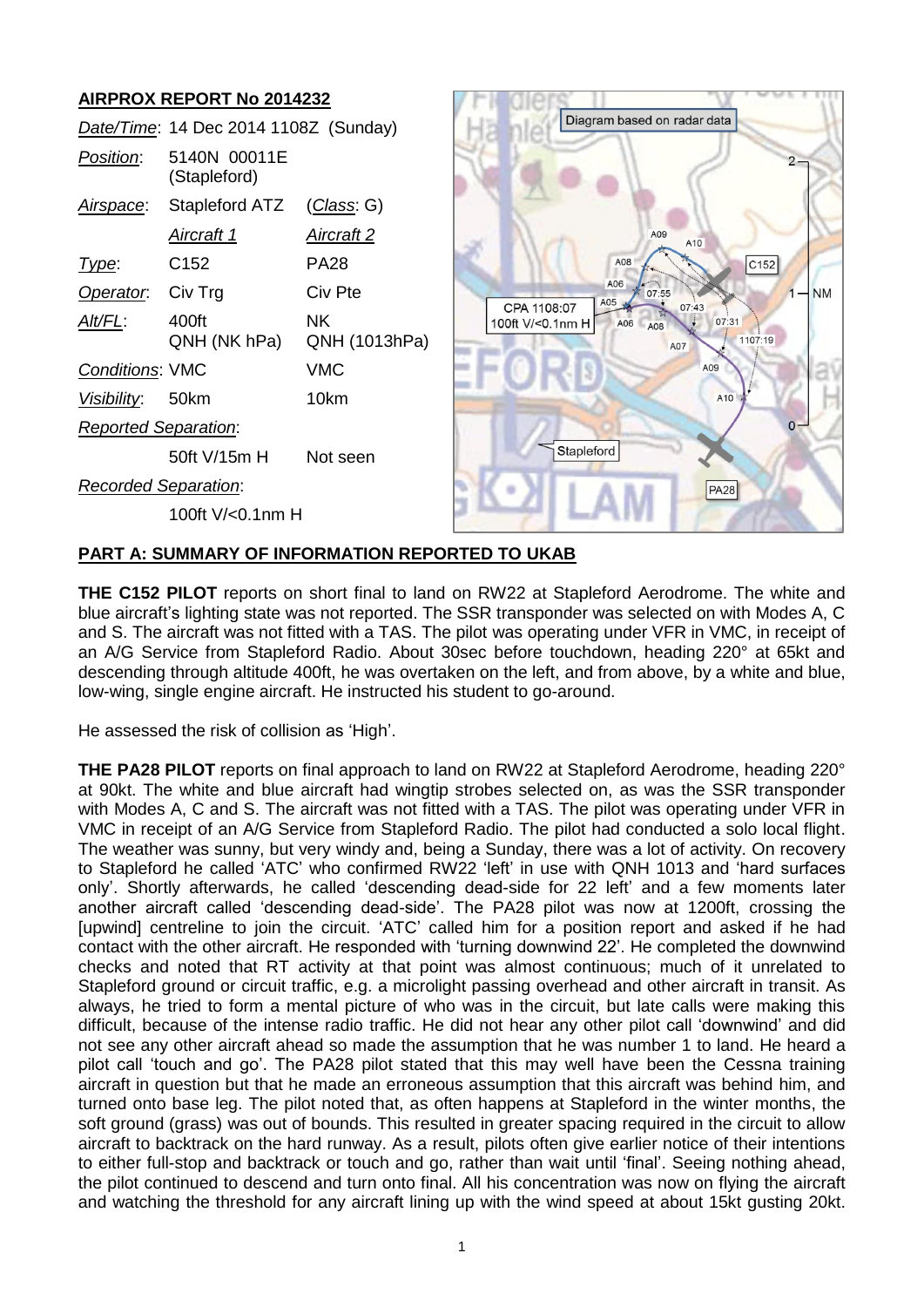He was not able to make a radio call until 'short final' because of the busy radio. The PA28 pilot did not see the C152 at any stage. The PA28 pilot commented that this may have been due to a 'highwing/low-wing' issue and that not assimilating the relevant radio calls and high work-load were the main factors in this Airprox.

**THE STAPLEFORD A/G OPERATOR** reports the runway in use was 22 left 'hard' with an instruction for hard surfaces only to be used, necessitating a backtrack of the active runway by landing aircraft, due to the grass surfaces being waterlogged. This resulted, on some occasions, with aircraft extending downwind and to allow sufficient spacing for landing aircraft to backtrack. The A/G Operator noted that the frequency was extremely busy due to the volume of traffic on the radio at the time, including aircraft in transit via the overhead. The PA28 pilot had previously called him for airfield information and had subsequently taken off and departed the Zone. The C152 pilot had also called for airfield information and was in the circuit, along with other aircraft. The A/G Operator also had a number of aircraft departing. The PA28 pilot then called for a rejoin from the west at the same time as another aircraft transited overhead in the opposite direction. Having ensured the PA28 and transit aircraft pilots were aware of each other, and that no conflict existed, he saw the PA28 join the crosswind leg and begin the downwind turn. The frequency remained busy with locally based aircraft pilots calling for airfield information and a visiting pilot who had done a touch-and-go just prior. The A/G Operator heard a call for short final from the PA28 pilot and then a further call from the C152 pilot, asking for the PA28 pilot's name. The A/G Operator made a note of this in his log but was unable to deal with the request at the time due to the volume of calls on the radio.

### **Factual Background**

The weather at London/City was recorded as follows:

METAR EGLC 141050Z 22010KT 180V240 9999 NCD 08/02 Q1013=

#### **Analysis and Investigation**

## **CAA ATSI**

Stapleford has an Aerodrome Traffic Zone which consists of a 2nm circle centred on RW04/22, extending to 2000ft above the surface (elevation 185ft). Stapleford operate an A/G Service and do not record RTF. The Stapleford A/G Operator reported that RTF loading was high.

At 1105:26, the Stansted single-source radar recording showed the C152 pilot joining downwind left-hand for RW22. The PA28 was 1.5nm northwest of Stapleford. The PA28 pilot joined crosswind and, at 1106:50, turned downwind. Meanwhile, the C152 pilot had turned onto leftbase, see Figure 1.



Figure 1: Swanwick MRT at 1106:50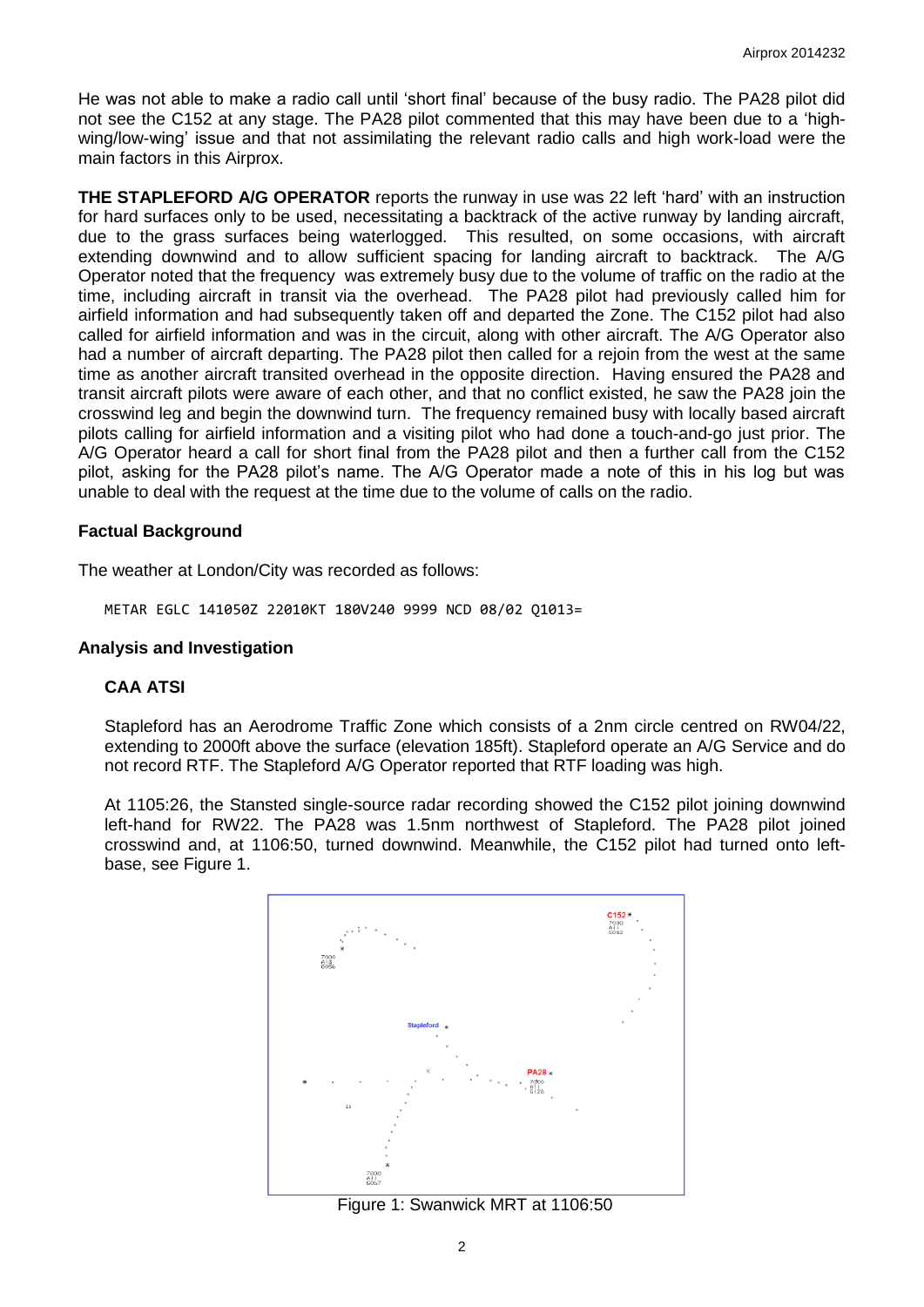At 1107:41, the C152 pilot had turned onto final approach. The PA28 pilot was on a shorter leftbase and was converging with the C152 at a range of 0.6nm. Both aircraft were at 800ft, see Figure 2.



Figure 2: Swanwick MRT at 1107:41

At 1108:04, the C152 pilot was on final at 1.2nm and the PA28 pilot was converging from leftbase, indicating 200ft above the C152, see Figure 3.



Figure 3: Swanwick MRT at 1108:04

The next radar update (1108:08) showed the horizontal distance between the aircraft was less than 0.1nm and the vertical distance was 100ft, see Figure 4.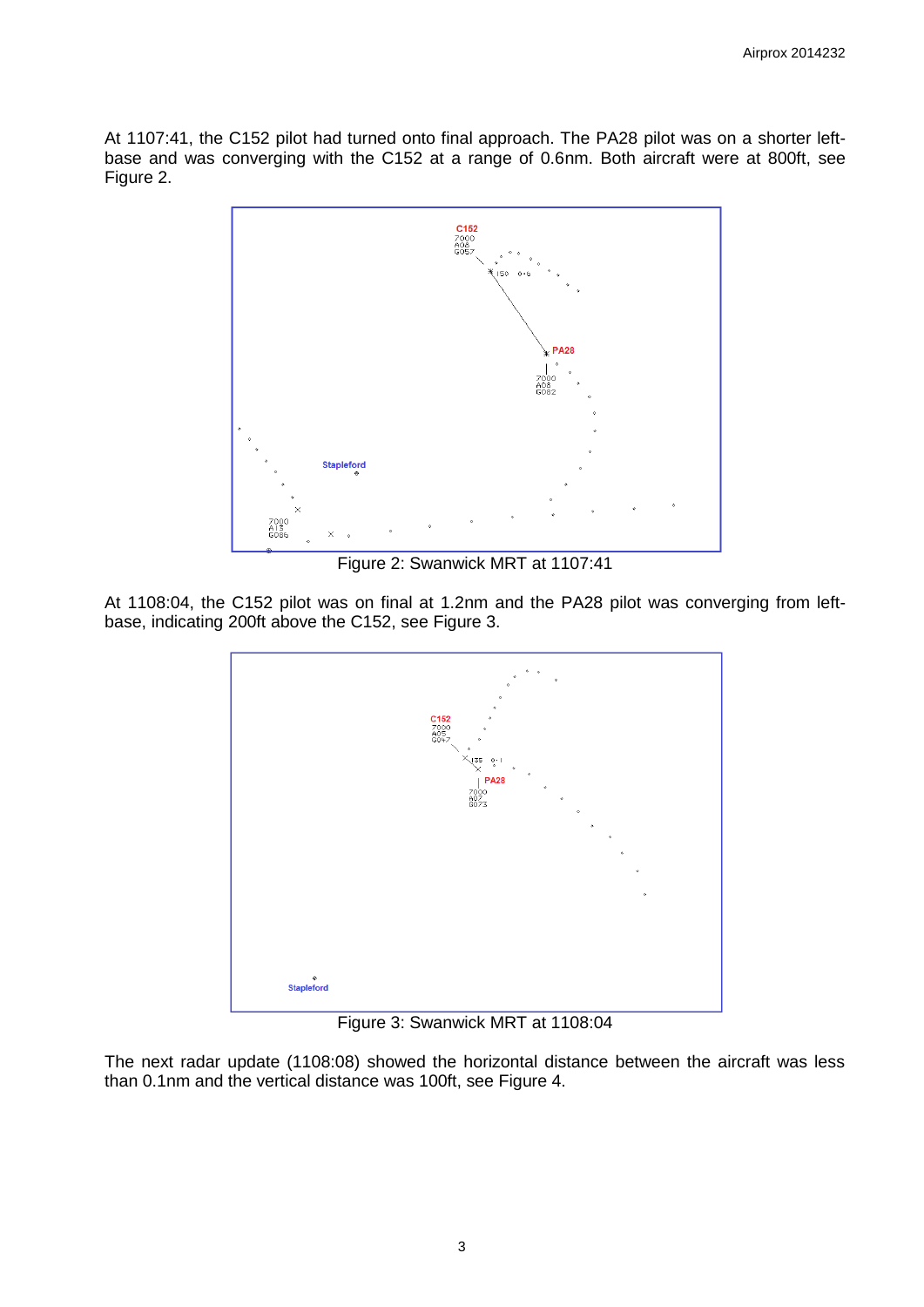

Figure 4: Swanwick MRT at 1108:08

The PA28's higher speed resulted in it overtaking the C152. At 1108:17, the PA28 was 0.1nm ahead of the C152 with both aircraft indicating 500ft, see Figure 5.



Figure 5: Swanwick MRT at 1108:17

In discussion, the A/G Operator indicated that he wasn't sure if the C152 pilot had extended downwind or whether the PA28 pilot had turned in ahead. He recalled that after the PA28 pilot had landed the C152 pilot had asked who the PA28 pilot was. The A/G Operator had passed information to the PA28 pilot regarding the C152. Neither pilot was in receipt of an Air Traffic Service and they were operating under VFR in Class G airspace, where pilots are ultimately responsible for their own collision avoidance.

# **UKAB Secretariat**

The C152 and PA28 pilots shared an equal responsibility for collision avoidance and not to operate in such proximity to other aircraft as to create a collision hazard<sup>1</sup>. An aircraft in flight, or operating on the ground or water, shall give way to aircraft landing or in the final stages of an approach to land and when two or more heavier-than-air aircraft are approaching an aerodrome or an operating site for the purpose of landing, aircraft at the higher level shall give way to aircraft

 $\overline{a}$ <sup>1</sup> SERA.3205 Proximity.